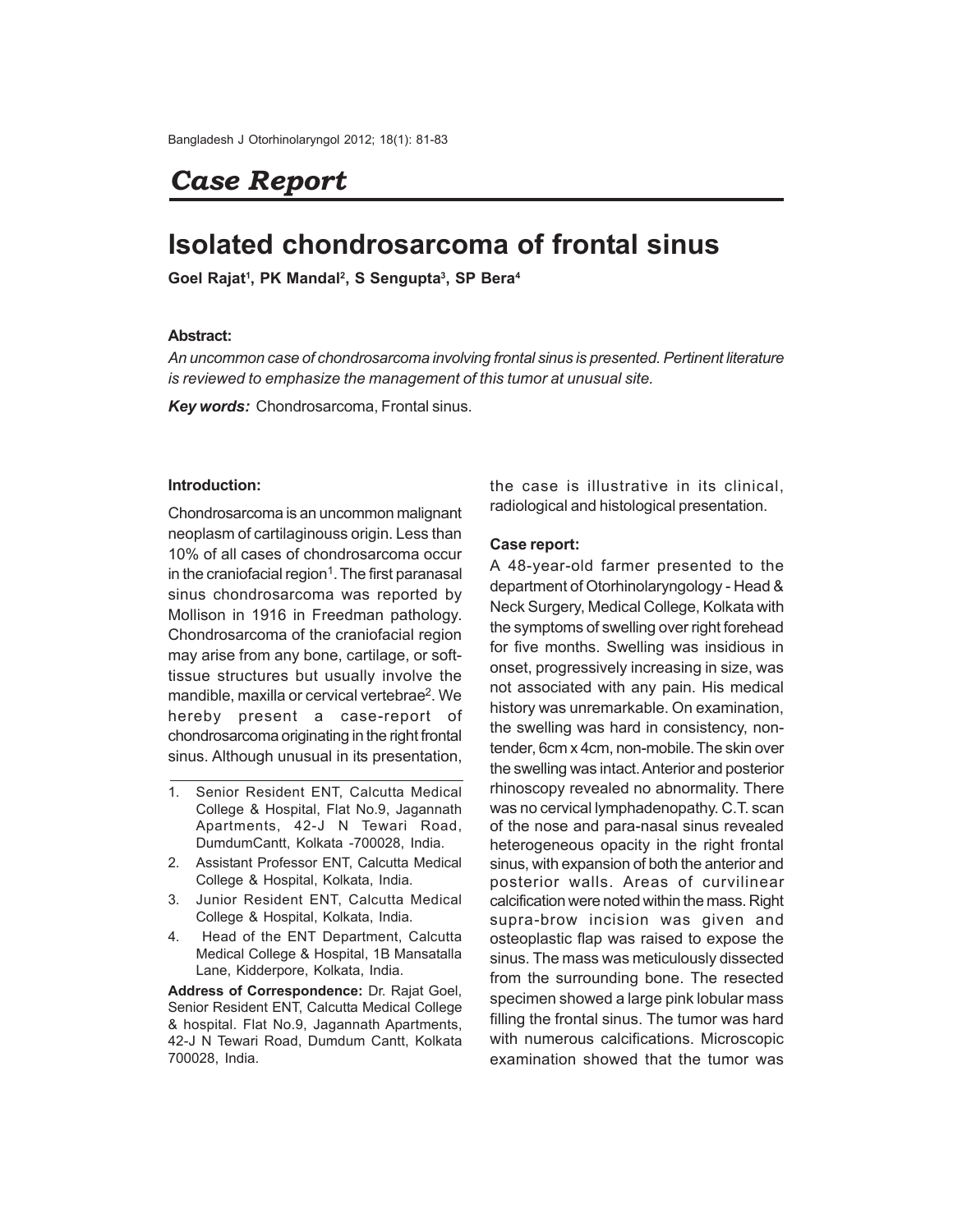

**Figure 1:** *C.T. scan of the nose and paranasal sinus revealed heterogeneous opacity in the right frontal sinus.*



**Figure 2:** *Showing the tumor during surgery.* with local invasion of skull base<sup>2</sup>.

composed of lobules of chondroid matrix that infiltrated into the bone causing local bone destruction .Cellular features were suggestive of low grade chondrosarcoma. The patient has been free of disease for the last one year and continues to undergo regular follow up examination.

## **Discussion:**

Although most chondrosarcoma tumors arise from cartilaginous or bony structures, they may also develop in soft tissues<sup>3</sup>. Less than 10% of all cases of chondrosarcoma involve the craniofacial region, accounting for less than 2% of all head and neck tumors $1,3$ . The complaints and radiological picture of this patient is suggestive of some malignant tumor of the frontal sinus. This type of tumor is most commonly a painless mass that progresses to symptoms such as nasal obstruction, anosmia, impaired vision and dental abnormalities. In rare instances, it may also present with the swelling of cheek, and headache. Because of the rarity of chondrosarcoma, their epidemiologic risk factors remain poorly defined. The male to female ratio is 1.2: 1<sup>2</sup>. Most chondrosarcoma occur in patients younger than 40 years of age. The signal density of the chondroid is lower than that of the bone matrix, although region of bone density may be observed because of localized ossification. The extent of tumor in this patient is unusual and is attributable to the negligence and also due to delay in diagnosis of the tumor. Surgery is the treatment of choice in these patients. The prognosis is good for low and intermediate grade chondrosarcoma<sup>4</sup>. Tumor involvement at the resection margins is the only other poor prognostic sign $_{\rm 2}$ . The overall 5-year survival for low grade chondrosarcoma after complete resection is in between 55%-75%1, 3. The most common cause of death is recurrence